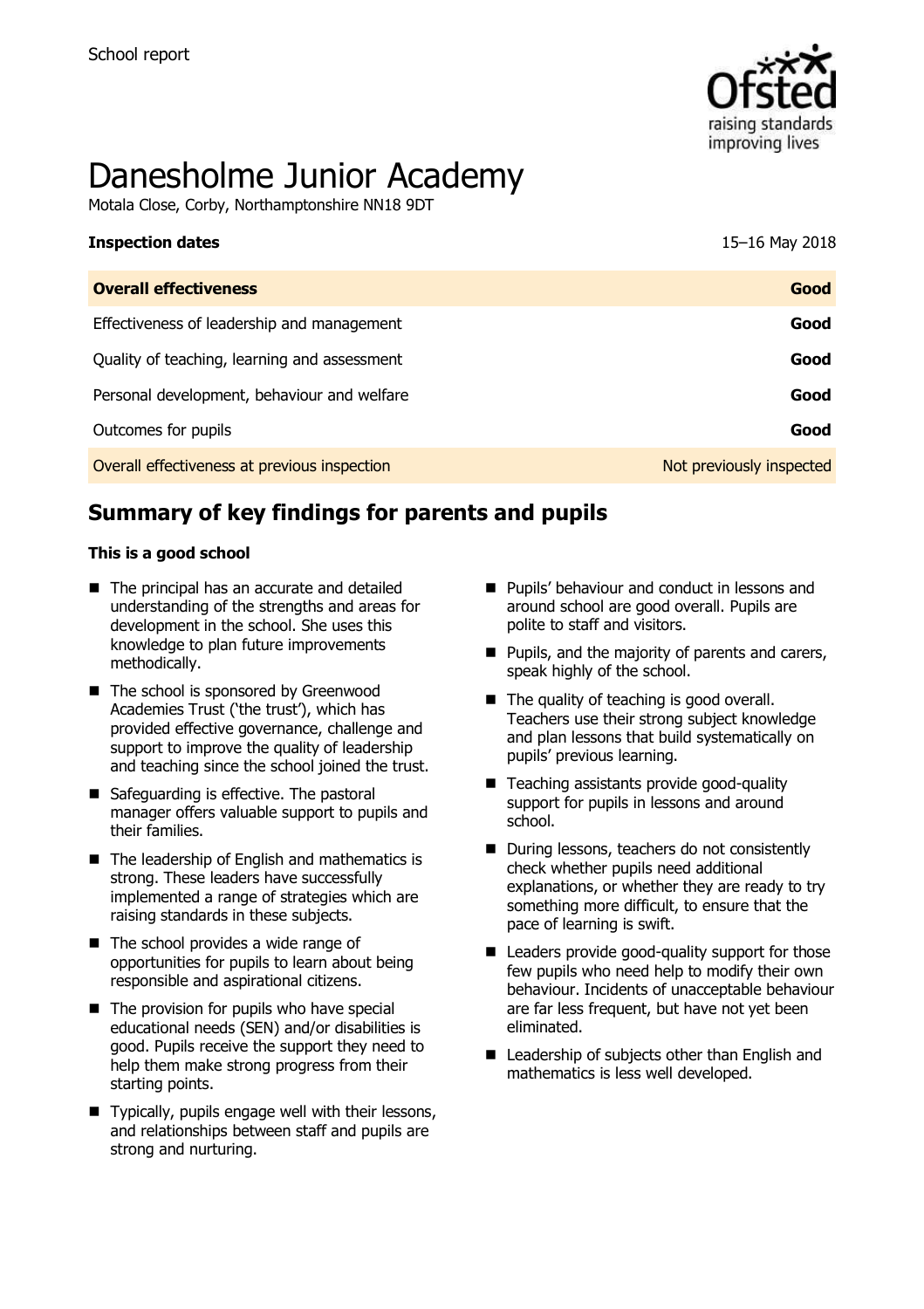

# **Full report**

#### **What does the school need to do to improve further?**

- Make certain that all pupils, including those who are the most able, make the progress of which they are capable, by ensuring that teachers assess pupils' understanding in order to:
	- successfully address pupils' misconceptions as they arise in lessons
	- provide pupils who may be capable of achieving a higher standard with more difficult work as soon as they are ready.
- **IMPROVE THE SKILL THE SKILLS** of subject leaders so they can improve the quality of teaching and standards in their areas of responsibility.
- Explore ways to further support those pupils who find it difficult to moderate their own behaviour so that incidents of poor behaviour are eradicated.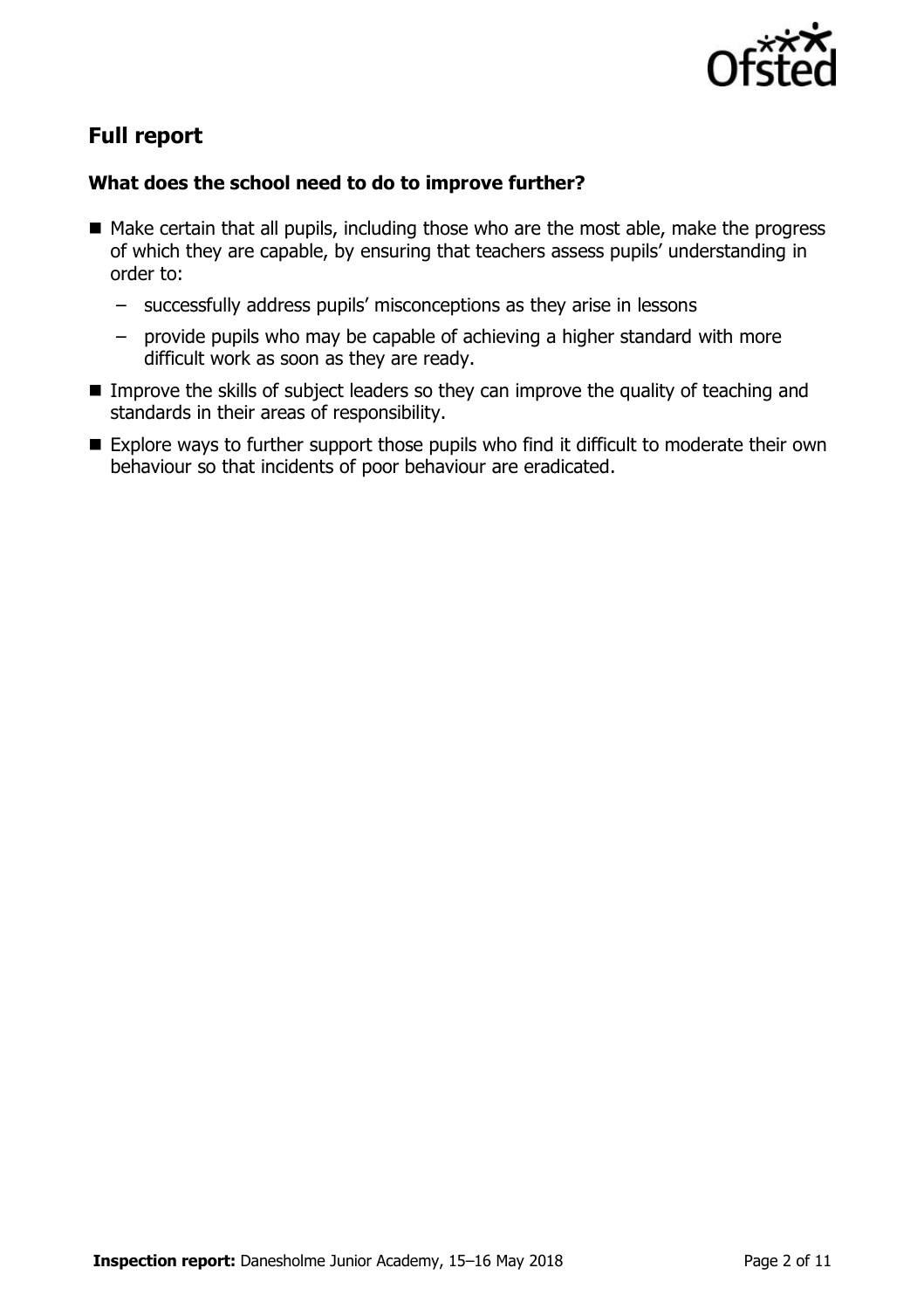

# **Inspection judgements**

#### **Effectiveness of leadership and management Good**

- The principal has high expectations of staff and pupils. She has been well supported by two deputy principals in her drive to improve the quality of teaching and raise standards since the school became an academy in September 2015.
- Leaders have an accurate understanding of the school's strengths and what needs to be done to improve it further. The principal and her deputy principals check the quality of teaching and learning frequently. For example, they observe learning, talk to pupils, scrutinise pupils' books and analyse assessment information. They use their findings to plan further improvements carefully. They provide training and resources and implement new strategies accordingly.
- Senior leaders are methodical in their checking of the quality of teaching. They provide teachers with useful feedback to improve their practice. Leaders hold teachers to account for the progress pupils make during regular meetings in which standards are reviewed. They work alongside teachers to ensure that lessons are carefully planned.
- The leaders of reading, writing and mathematics analyse pupils' work and assessments to determine what pupils know, understand and can do. They use this information to improve provision in their subjects. The leaders with responsibility for writing and mathematics have supported teachers to enable them to plan lessons that build closely on pupils' prior knowledge. The mathematics leader has provided training and resources for teachers to be able to develop pupils' reasoning skills. The writing leader has ensured that grammar is taught regularly and made certain that teachers' assessments of pupils' writing are accurate. Pupils write regularly across a range of subjects to a good standard.
- The leader with responsibility for reading has successfully promoted the importance of reading across the school. She has made improvements to the school library. Pupils told inspectors that they enjoy the wider range of books available to them. Older pupils act as librarians at lunchtime, helping their peers check books in and out of the library. Pupils benefit from 'reading corners' in their classes that promote a love of books. By Year 6, pupils have distinct preferences for authors and genres.
- The curriculum is broad and balanced. Pupils' books, as well as displays in classrooms and around school, reflect the wide range of subjects they study. Pupils enjoy welcoming visitors to school, such as artists, who enrich pupils' learning. The curriculum promotes pupils' spiritual, moral, social and cultural development well. Pupils learn about a range of religions and cultures. They can learn to play different musical instruments and visit the theatre. In lessons, pupils reflect on their learning respectfully with their classmates.
- Teachers set homework in line with the school's policy. They expect pupils to read regularly at home and to practise their spellings and quick mathematical recall of addition and multiplication tables.
- Leaders make good use of the primary physical education (PE) and sport funding. Teachers benefit from training so they are able to teach a broader range of sports. Leaders have used the funding wisely to purchase equipment, such a skipping ropes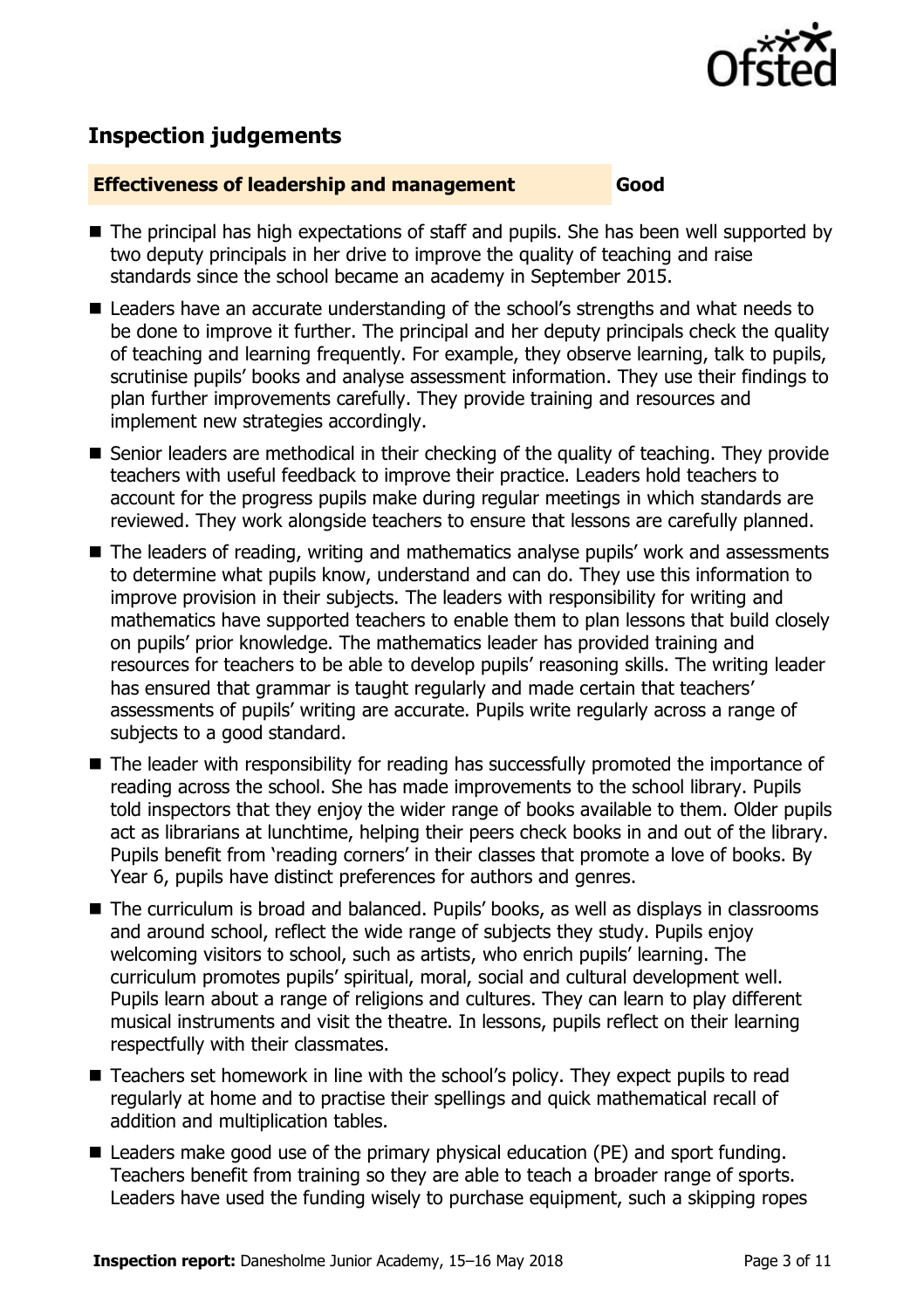

and basketball nets, to encourage pupils to be more active during their recreation time. Inspectors saw pupils enjoying using the equipment available to them. Pupils can represent their school at sporting tournaments and competitions.

- The coordinator for pupils who have SEN and/or disabilities (SENCo) communicates with teachers and the pastoral manager to provide tailored support for pupils. She oversees a range of pastoral and academic support for pupils. She keeps a close check on the progress pupils make.
- Leaders consider carefully the barriers to learning for disadvantaged pupils who are entitled to benefit from the additional pupil premium funding. They provide additional teaching and support in English and mathematics for those pupils who need it. Pupils can also be assured of a good start to the day by attending the breakfast club. The leader with responsibility for the use of the pupil premium funding works very closely with the pastoral manager and the SENCo to coordinate the strategies across the school to support effectively pupils who are disadvantaged.
- Staff value the wide range of continual professional development that leaders provide. This includes training to improve the quality of their teaching and to develop their skills when they are ready to take on the responsibility of middle management roles. Leaders provide teachers who are new to the profession with a good level of support so they develop their practice well. They are mentored by more experienced colleagues and they can attend useful training provided by the trust, which is specifically designed to support newly qualified teachers.
- Leaders of subjects other than English and mathematics undertake some work to ensure that the breadth of the curriculum is fully taught and to check the quality of pupils' work. They are not yet having sufficient effect on the quality of teaching and standards in their areas of responsibility.

#### **Governance of the school**

- Governance is strong and provides a high level of support and challenge to school leaders. The trust has demonstrated high levels of commitment in the support it has provided to leaders to enable them to improve the quality of education at the school. The senior education adviser visits the school frequently to check for himself on the developments, including the standards pupils are achieving.
- An academy advisory council comprising parents, trust members and staff members provides oversight of the school at a local level. The council carries out its responsibilities in line with the trust's scheme of delegation. For example, it asks questions about standards and the improvements the school is making in line with its stated improvement plan.

### **Safeguarding**

- $\blacksquare$  The arrangements for safeguarding are effective.
- Leaders, with the support of the trust, make sure that all the necessary preemployment checks take place before an adult starts working or volunteering at the school.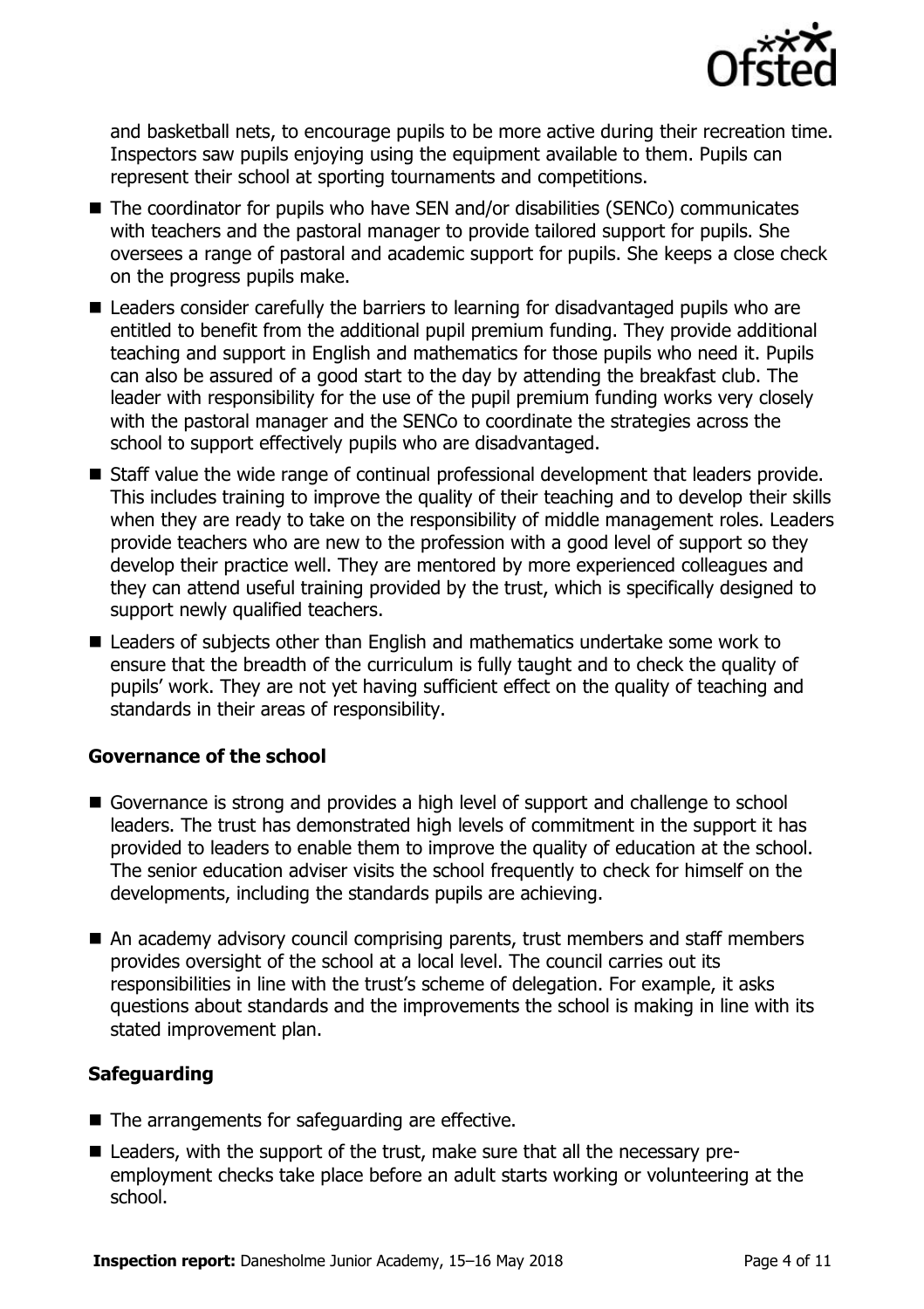

- Staff at all levels receive regular training in safeguarding. They know how to report a concern about a child's welfare, should one arise.
- The designated senior leaders for safeguarding keep records diligently. They draw on the expertise of external agencies where they may be needed to support a pupil.
- **Pupils speak knowledgeably about how to stay safe when they use the internet. Helpful** displays around school remind pupils of the importance of being vigilant when they are online.
- $\blacksquare$  A very few parents raised concerns that bullying is not dealt with effectively. This was, however, not the view of the majority of parents. Pupils told inspectors that bullying is rare and that staff deal with it for them if it ever happens. Pupils told inspectors that they feel safe and well cared for in school. Records show that leaders tackle any incidents fairly and swiftly.

#### **Quality of teaching, learning and assessment Good**

- Since the school became an academy in 2015, the principal has adopted a systematic approach to improving the quality of teaching and learning. She introduced a clear policy and approach for teaching and provided staff with training to improve their skills.
- Teachers have good subject knowledge. They use the correct vocabulary when they are explaining ideas and they encourage pupils to do so. For example, in mathematics lessons, teachers check that pupils understand and use terms such as 'numerator', 'denominator' and 'inverse' correctly.
- Teachers make effective use of resources and equipment to enable pupils to understand the concepts being taught and to improve their work. For example, practical resources are available for pupils to use during mathematics lessons. Sometimes, teachers use examples of pupils' work skilfully to illustrate good-quality writing and prompt discussions about how it could be even better. This helps pupils to reflect on how they can improve their own work.
- Teaching assistants provide a good balance of support and encouragement so pupils can successfully complete their tasks, while working things out for themselves if they can.
- **Pupils' books show that teachers plan frequent opportunities for pupils to practise their** writing and mathematical skills across a range of subjects. For example, science books across the school show that pupils analyse tables of data and represent scientific information by drawing graphs. Pupils regularly write at length in subjects such as history.
- A key feature of English and mathematics lessons is the careful thought teachers give to providing different levels of challenge for pupils of different abilities. Lessons are carefully planned. Teachers do not, however, consistently use their professional judgment to adapt their well-planned lessons when it becomes apparent that some pupils need more explanations or other pupils have grasped a concept very quickly and are ready to tackle something more difficult. When this happens, some pupils become distracted and lose focus and progress slows, particularly the most able pupils who are keen to attempt something more challenging.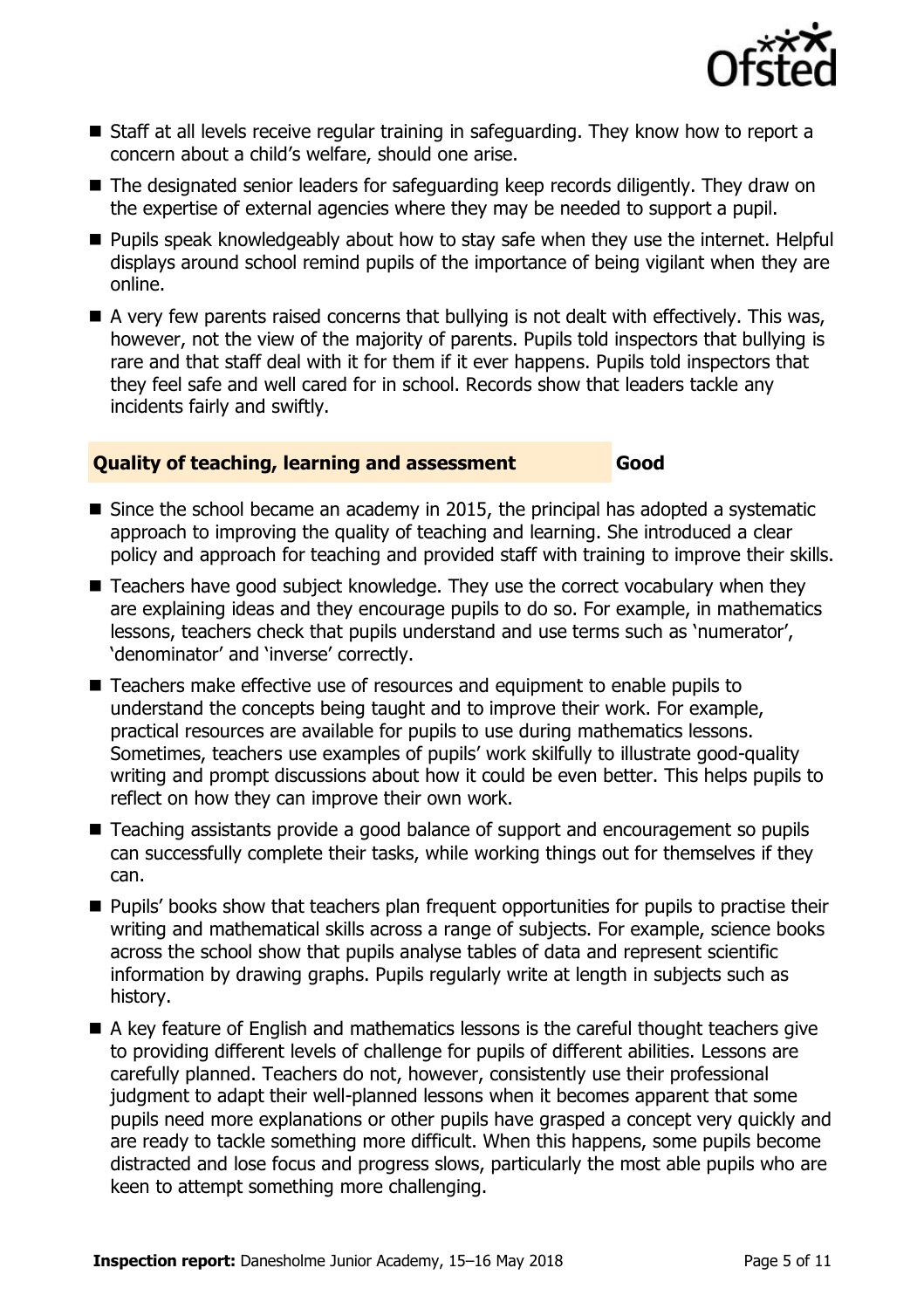

#### **Personal development, behaviour and welfare Good**

#### **Personal development and welfare**

- The school's work to promote pupils' personal development and welfare is good.
- Pupils are confident and self-assured. They are keen to talk to visitors about their school. To complement the school's work on anti-bullying, Year 6 digital ambassadors organise quizzes to raise awareness among their peers of this important aspect of safety.
- Leaders provide pupils with opportunities to learn about how to stay healthy. Visitors to school teach pupils about different aspects of their health and fitness, including the importance of relaxing and taking care of their mental health. Pupils' books show that they learn about staying healthy through their science lessons. Pupils are encouraged to be active. Every class has a fitness-tracker watch. Pupils wear it during breaks and lunchtime, steadily building up the number of steps the class accumulates during the course of the week. A weekly prize is awarded to the class that has recorded the highest number of steps.
- **Pupils visit the theatre and can learn to play musical instruments. They learn about a** range of cultures and religions that may be different from their own.
- Pupils have a good understanding of British values, appropriate for their age. They told inspectors about the importance of the rule of law. They develop their understanding of democracy by voting for school council members.
- Leaders provide a wide range of responsibilities for pupils to engage with. Pupils can act as librarians, school councillors, eco councillors, digital ambassadors and reporters, to name but a few roles. They all play a valuable role in the life of the school. Year 6 reporters, for example, write a short piece about school life for the school newsletter.
- Leaders take seriously their duty to raise pupils' aspirations and introduce them to the world of work. Visitors to school, such as police officers, bankers and architects talk to pupils about their careers. Year 6 pupils act as careers and employability counsellors.

#### **Behaviour**

- The behaviour of pupils is good. Almost all pupils are polite and move around school quietly and courteously, following instructions given to them by adults.
- **Pupils engage well with their learning. They only chatter when teachers are not** providing just the right level of challenge for them. Pupils work well independently and, when the lesson requires it, they collaborate well with their peers, sharing ideas and views respectfully.
- The rate of attendance is just below that seen nationally and is improving. Overall rates of attendance rose from 2016 to 2017. Leaders employ a range of strategies to improve rates of attendance. The pastoral support manager monitors levels of attendance closely, contacting parents whose children's attendance is of particular concern. She greets the few latecomers every morning and reminds pupils and parents of the importance of regular school attendance. Displays around school and weekly reminders in assembly, with rewards for the class that has the highest rate of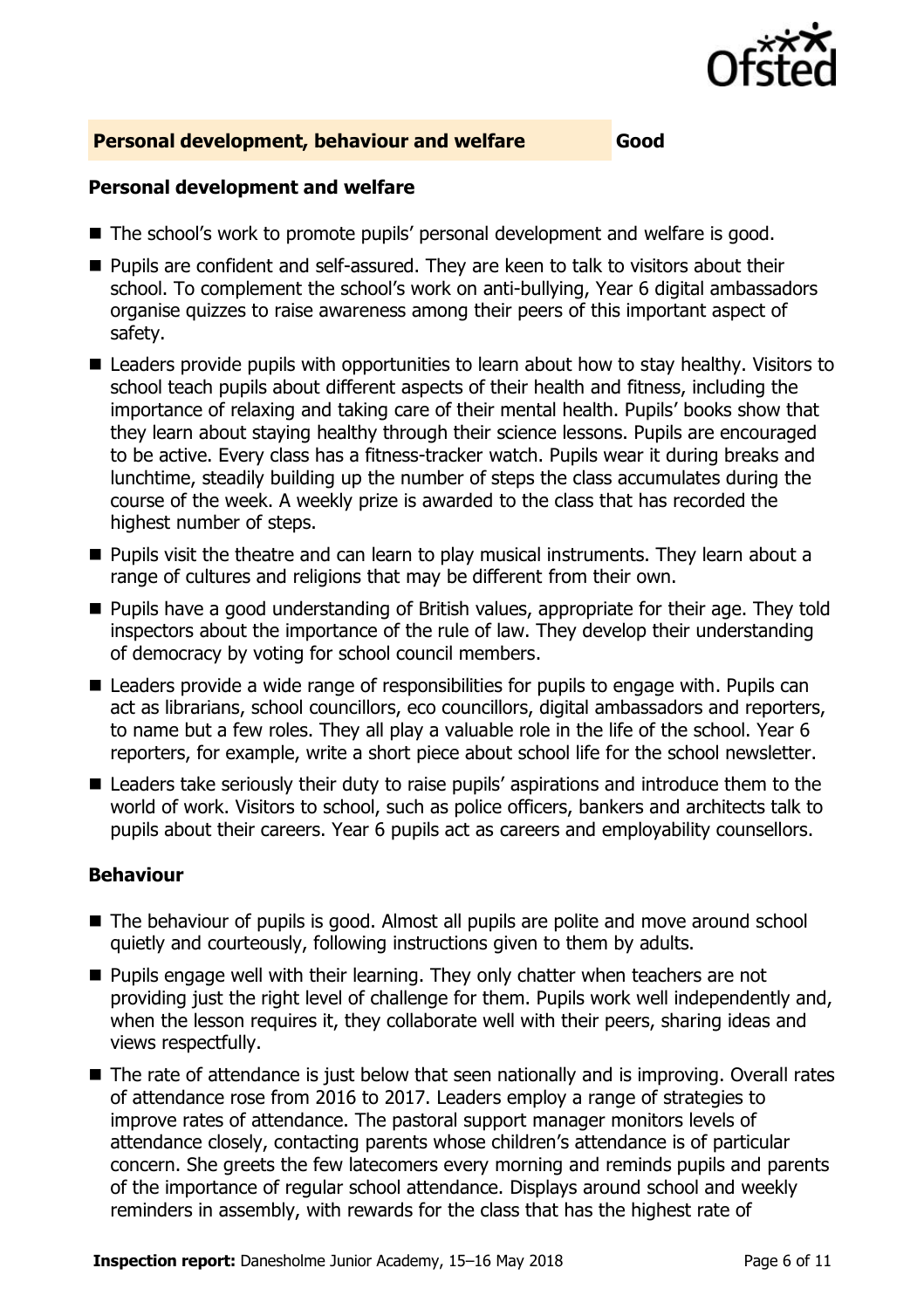

attendance, keep this important matter at the forefront of everyone's mind.

A very small number of pupils rely on the support of adults to help them moderate their own behaviour. Staff deal with incidents as they arise, involving parents and external agencies where necessary. The principal makes effective use of alternative provision for pupils who will benefit from this approach. She is prepared to exclude pupils, as a last resort, where this is appropriate. School records and discussions with staff and pupils show that leaders have employed a variety of approaches, with clear examples of success, to improve the behaviour of these few pupils. The number of incidents of poor behaviour has reduced considerably over time. Leaders, including representatives from the trust, are determined to build on their current extensive work in order to eradicate incidents of very poor behaviour.

#### **Outcomes for pupils Good**

- $\blacksquare$  The proportion of pupils achieving the expected standard by the end of Year 6 in writing and mathematics rose from 2016 to 2017, so that it was in line with the national average for mathematics and exceeded the average in writing.
- The progress that pupils made in writing and mathematics by the end of Year 6 in 2017 was broadly in line with that seen nationally. This was an improvement on the previous year, when it was below the national average.
- The proportion of pupils achieving the expected standard in reading by the end of Year 6 in 2016 was in line with the national average. By the end of 2017, the proportion had not risen so it did not keep pace with the national average, which had improved. This means that standards in reading in 2017 were just below those seen nationally.
- In 2017, the majority of pupils joining the school in Year 3 were working below the level expected for their age in each of reading, writing and mathematics. No pupils were working at greater depth in any of these subjects.
- $\blacksquare$  School assessment information shows that the majority of pupils currently in school, including those who have SEN and/or disabilities, make strong progress from their starting points in each of reading, writing and mathematics. Some pupils exceed the progress the school expects of them.
- School assessment information shows that disadvantaged pupils currently in school make strong progress in each subject over their time at the school so they are now diminishing the difference between their achievement and that of their peers.
- **Pupils' books show that the majority of pupils of all abilities make sure and steady** progress over time across a range of subjects. Nevertheless, too few pupils achieve the higher standards in each of reading, writing and mathematics by the end of Year 6. Sometimes they complete work that they can already do easily. Teachers do not reliably provide all pupils who may be capable of achieving these standards with sufficiently difficult work to accelerate their progress.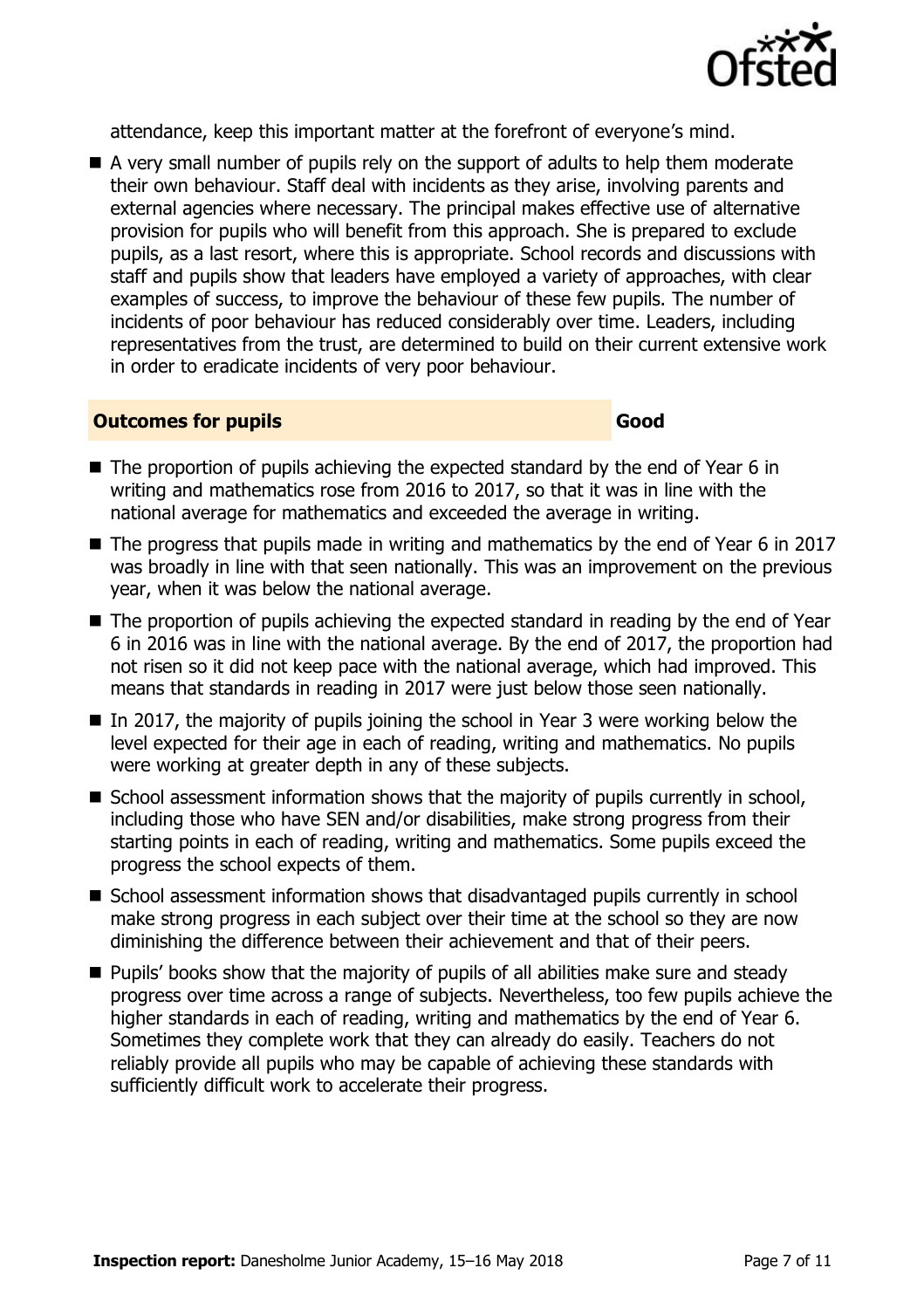

# **School details**

| Unique reference number | 142062           |
|-------------------------|------------------|
| Local authority         | Northamptonshire |
| Inspection number       | 10048108         |

This inspection of the school was carried out under section 5 of the Education Act 2005.

| Type of school                      | <b>Junior</b>                     |
|-------------------------------------|-----------------------------------|
| School category                     | Academy sponsor-led               |
| Age range of pupils                 | 7 to 11                           |
| Gender of pupils                    | Mixed                             |
| Number of pupils on the school roll | 354                               |
| Appropriate authority               | Board of trustees                 |
| Chair                               | Mike Hamlin                       |
| Principal                           | Karen Rolf                        |
| Telephone number                    | 01536 741657                      |
| Website                             | www.danesholmejunioracademy.org   |
| <b>Email address</b>                | admin@danesholmejunioracademy.org |
| Date of previous inspection         | Not previously inspected          |

### **Information about this school**

- The school became a sponsored academy with Greenwood Academies Trust in September 2015.
- The trust is responsible for the governance of the school. An academy advisory council, comprising parents, trust members and staff members provides oversight of the school at a local level. The council carries out its responsibilities in line with the trust's scheme of delegation.
- The principal is currently acting as interim principal at the neighbouring Danesholme Infant School, while a substantive principal is appointed by the trust.
- The school is larger than the average-sized primary school.
- $\blacksquare$  The proportion of pupils who are eligible for the pupil premium funding is above average.
- The majority of pupils are of White British heritage. The proportion of pupils who speak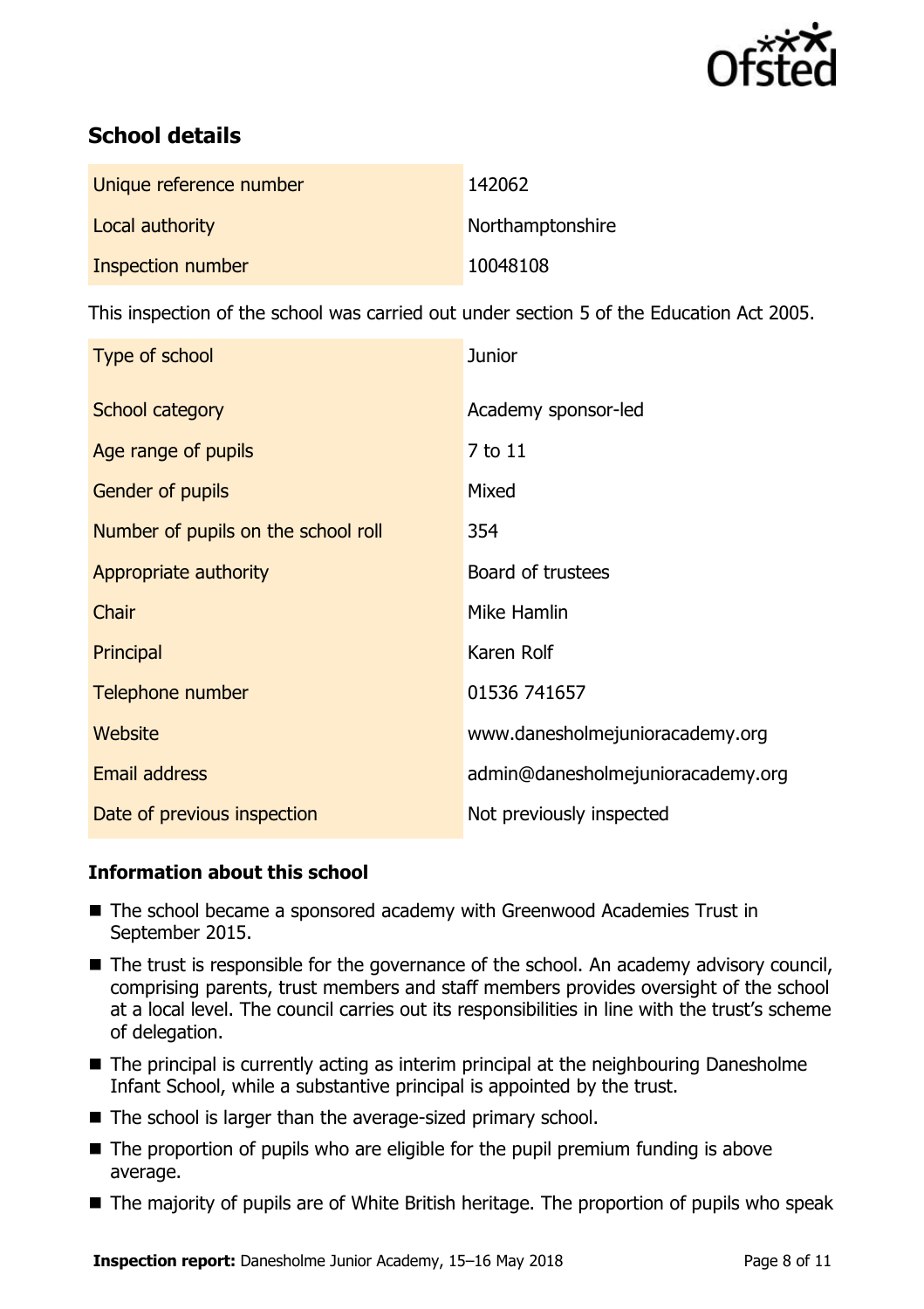

English as an additional language is lower than average.

- The proportion of pupils who have SEN and/or disabilities is broadly average for a primary school.
- The school meets the government's current floor standards.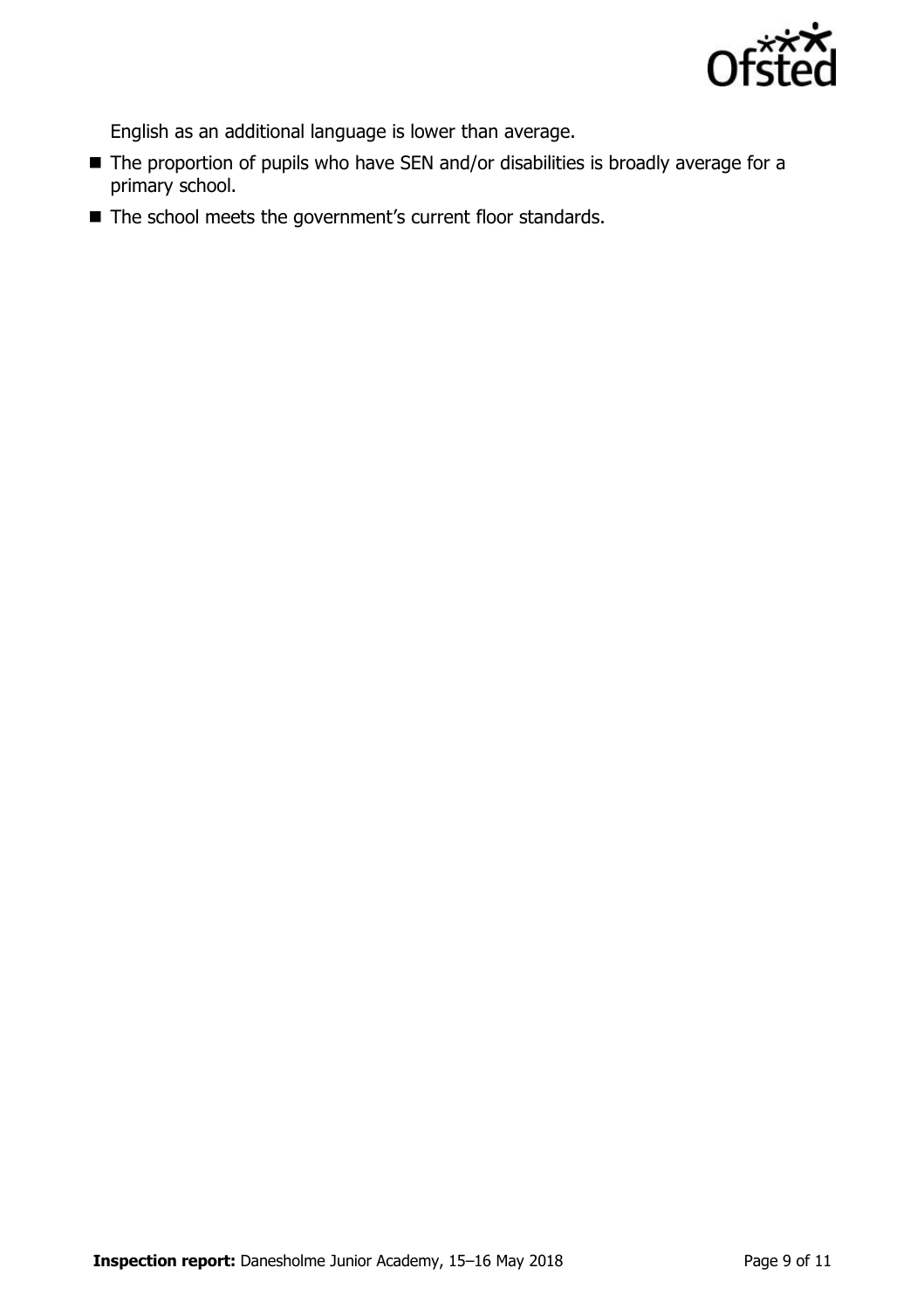

## **Information about this inspection**

- Inspectors observed 24 lessons or parts of lessons. Inspectors scrutinised a range of pupils' books from every class, alongside the principal and deputy principals.
- Inspectors met with the principal, the leaders of reading, writing and mathematics, the pastoral support manager and the SENCo. They also met with the leaders who have responsibility for the pupil premium and primary PE and sport premium.
- Inspectors spoke with a range of other staff, including teaching assistants, midday supervisors and the school's business manager. They also held meetings with a representative of the academy advisory council and the senior education adviser, the education director and the chief executive officer of the trust.
- If Inspectors spoke to parents as they brought their children to school. They took account of the 28 responses to the online survey, Parent View, and the 18 responses to the staff survey.
- **Inspectors listened to pupils reading, held a formal discussion with a group of pupils** and spoke with pupils in lessons and around school.
- Inspectors examined a range of documentation, including that relating to the safeguarding of pupils, the school's self-evaluation and improvement plans. They examined minutes of meetings and reports from the trust's evaluation of the school's work. They scrutinised the school's own assessment information and published data relating to standards of achievement.

#### **Inspection team**

| Di Mullan, lead inspector | Her Majesty's Inspector |
|---------------------------|-------------------------|
| Jane Moore                | Ofsted Inspector        |
| <b>Paul Tuffin</b>        | Ofsted Inspector        |